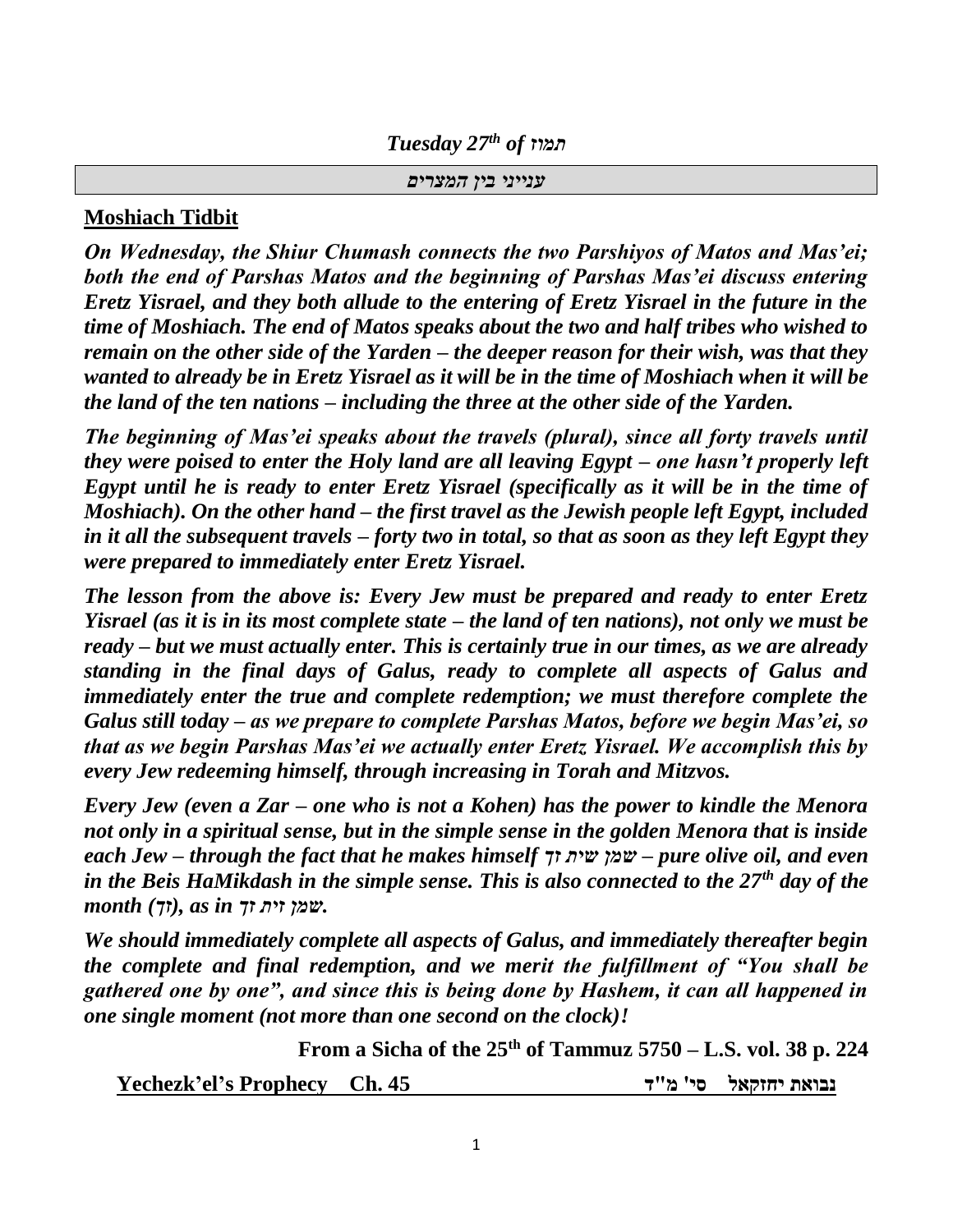**פסוק א'** 1 Posuk

*The angel finished showing Yechezk'el the dimensions of the Mizbayach. Now, he takes him back to the Heichal, and shows him the gates of the Heichal as they will be in the third Beis HaMikdash:*

> **וַיִּשֵׁב אֹתִי** He brought me back to the gate of the outer sanctuary<sup>1</sup> **דֶׁ רֶׁ ְך שַ עַר הַ מִ קְ דָּ ש הַ חִ יצֹון הַפּׂנֶה קַדְים** that faces east and it was {now} closed<sup>2</sup> : **וְ הּוא סָּ גּור.**

*The sages explain that this refers not to the large gate of the Heichal, but rather to the small door - Pishpesh, as there were two small doors, one on the north and one on the south. The southern one is closed.*

| Pasuk 2                                                                                       | פסוק ב'                 |
|-----------------------------------------------------------------------------------------------|-------------------------|
| And Hashem said to me: "ויֹאמֶר אֱלַי ה                                                       |                         |
| This door shall be closed, הַשַּׁעַר הַזֶּה סְגוּר יִהְיֶה                                    |                         |
| it should not be opened                                                                       |                         |
| And no man should enter through it                                                            | וְאִישׁ לֹא יַבֹּא בּוֹ |
| פִּי ה' אֱ-לֹהֶי יִשְׂרָאֵל בָּא בּוֹּ Because Hashem, G-d of Israel will come<br>through it, |                         |
| and it shall remain closed <sup>3</sup> : יְהַיַּה סַגוּר:                                    |                         |
| Pasuk 3                                                                                       | פסוק ג'                 |
| The Nasi <sup>4</sup> , because he is a Nasi <sup>5</sup> את הַנָּשִׂיא נִשְׂיא א             |                         |

<sup>1</sup> **The Heichal, whereas the inner sanctuary is the Holy of Holies**

<sup>2</sup> **Earlier the Navi described how he saw the Glory of Hashem enter the Beis HaMikdash; at that time this gate was open and Hashem's Glory entered through it.**

<sup>3</sup> **The Tosfos Yom Tov explains: "It shall remain closed" in the future Beis HaMikdash when Hashem's Glory will come through it, and even in the 2nd Beis HaMikdash, when we don't see Hashem coming in, it shall remain closed as a sign that there will yet be a time (in the 3rd Beis HaMikdash) that the Glory of Hashem will be revealed.**

<sup>4</sup> **Most of the commentaries explain that the Nasi refers to Melech HaMoshiach (regarding whom it is written "My servant David will be a Nasi for them". Rashi says it refers to the High Priest. However, in a later Pasuk Rashi adds: "I heard in the name of Rabbi Menachem that the Nasi is the king".**

<sup>5</sup> **His status is removed from the average people, and it is not fitting for him to eat together with them**.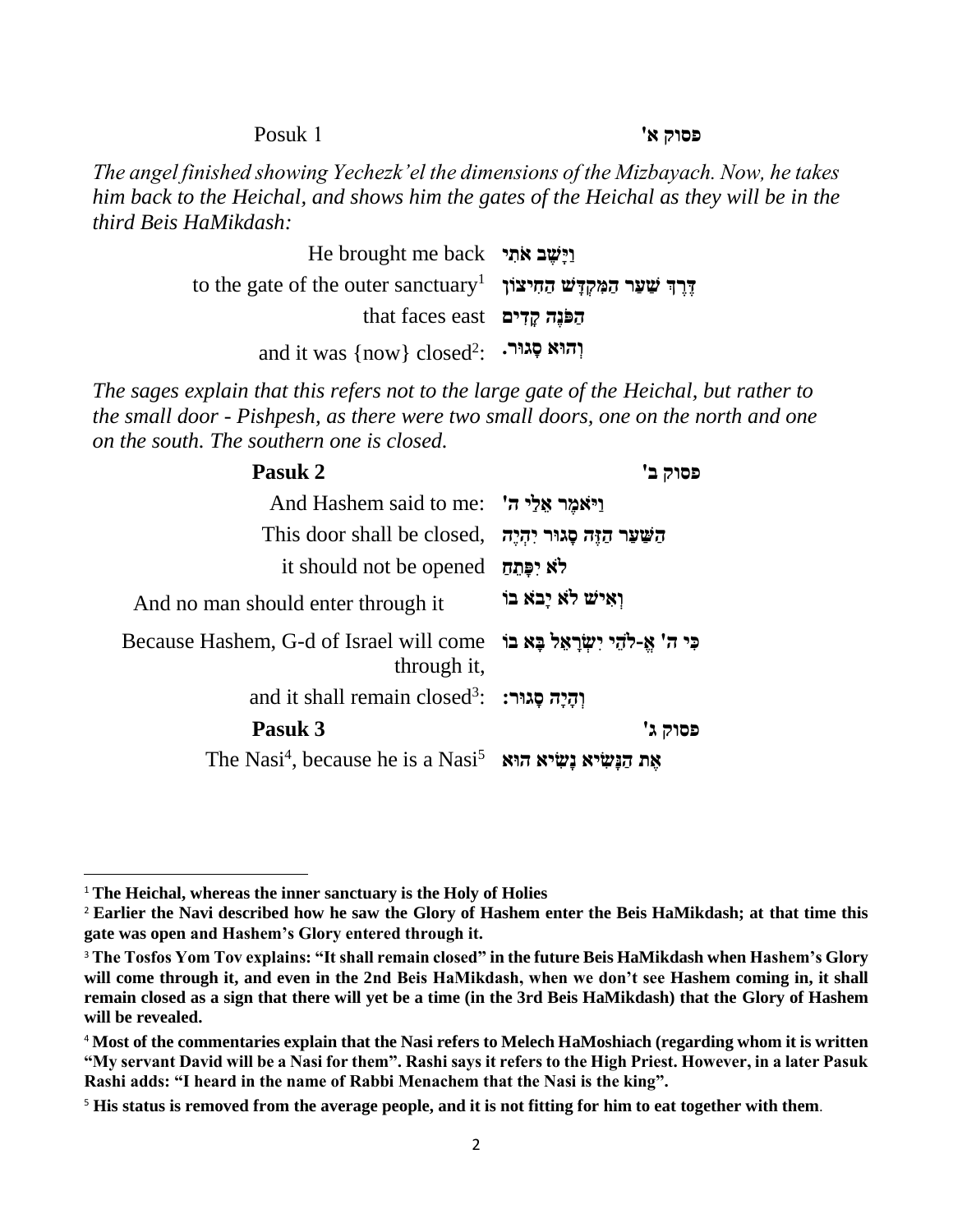| should sit <sup>6</sup> in the entrance of the gate, to eat 'אֶכָל לְחֶם לִפְנֵי הּ<br>his Korbanos <sup>7</sup> before Hashem. |                                                 |
|---------------------------------------------------------------------------------------------------------------------------------|-------------------------------------------------|
| He should enter through the entrance hall of אֵדֶּרְךָ אוּלָם הַשַּׁעַר יָבוֹא<br>the eastern gate <sup>8</sup> ,               |                                                 |
| and should go out the same way <sup>9</sup> : ימְדַרְכּוֹ יַצֵא:                                                                |                                                 |
| <b>Chapter 46</b>                                                                                                               | סימן מ"ו                                        |
| Posuk 1                                                                                                                         | פסוק א'                                         |
| So says Hashem Elokim: בֹּה אָמַר אָ-דֹנִי יְ-הוָה                                                                              |                                                 |
| the gate of the inner courty and that faces<br>east <sup>10</sup>                                                               | שַׁעַר הֶחָצֵר הַפְּנִימִית הַפֹּנֶה קַדִים,    |
| should be closed all 6 days of the week                                                                                         | יִהְיֶה סָגוּר שֵׁשָׁת יְמֵי הַמַּעֲשָׂה        |
| but on Shabbos it shall be open                                                                                                 | וּבְיוֹם הַשַּׁבָּת יִפְּתֵחַ                   |
| and on Rosh Chodesh it shall be open.                                                                                           | וּבְיוֹם הַחֹדֶשׁ יִפָּתֶה.                     |
| Posuk 2                                                                                                                         | פסוק ב'                                         |
| And the Nasi shall come וּבָא הַנַּשְׂיא                                                                                        |                                                 |
| This is apparently going back to the manner that the Nasi enters the Azara.                                                     |                                                 |
| through the entrance gate outside <sup>11</sup> , יְרֵךְ אוּלַם הַשַּׁעַר מְחוּץ,                                               |                                                 |
| and stand by the doorpost ועמד על מזותת השער                                                                                    |                                                 |
| and the Kohanim shall bring his burnt וְעָשׂוּ הַכֹּהֵנִים אֶת עוֹלָתוֹ וְאֵת שְׁלָמְיוּ<br>offerings & peace offerings,        |                                                 |
| And he shall bow by the doorstep of the gate<br>and leave,                                                                      | וְהִשְׁתַּחֲוָה עַל מִכְּתַּן הַשָּׁעַר וְיָצָא |

<sup>6</sup> **According to the opinion that it refers to the king, this fits with the opinion in the Gemara that Kings of the Davidic dynasty are permitted to sit in the Azara – as the outside of the Heichal gates is inside the Azara.**

<sup>7</sup> **If it is the Kohein Gadol, this refers to Kodshe Kodshim, and if it refers to the king, he eats the meat of the Shlomim.**

<sup>8</sup> **This being the main gate. The Metzudos explains that he must come in publicly, and not enter through the Lishka's (that we will learn about later).**

<sup>9</sup> **All people must leave the Beis HaMikdash through a different gate then the one they entered. The Nasi, on a day that is not Yom Tov, can exit through the same gate that he entered.**

<sup>&</sup>lt;sup>10</sup> Rashi says that this refers to the southern small gate of the Heichal, that on Shabbos & Rosh Chodesh it is **opened. Other commentaries explain that it refers either to the gate of the Ezras Nashim or the Ezras Kohanim, and it is closed on regular weekday's because not many people come.**

<sup>&</sup>lt;sup>11</sup> According to Rashi, he enters through the eastern gate of the Azara. According to Radak, he now comes to **the gateway of the Heichal, although it is closed.**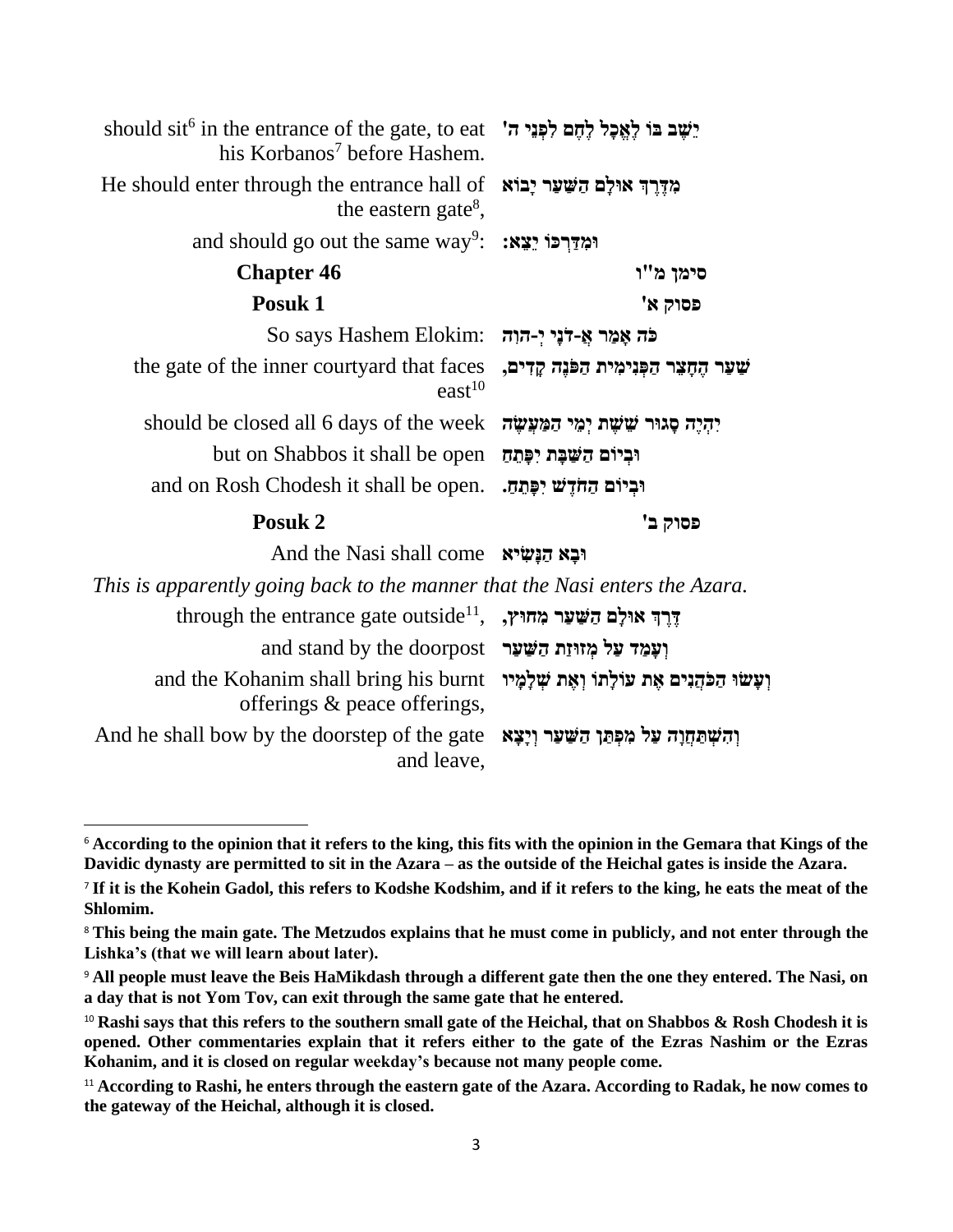and the gate shall not be closed until the **וְ הַ שַ עַר לֹא יִסָּ גֵר עַד הָּ עָּרֶׁ ב:** night:

| Posuk 3                                                              | פסוק ג' |
|----------------------------------------------------------------------|---------|
| And the people shall bow וְהִשְׁתַּחֲווּ עַם הָאָרֶץ                 |         |
| at the door of that gate ההוא at the door of that gate               |         |
| on Shabbos & Rosh Chodesh before . בשבתות ובחדשים לפני ה'<br>Hashem: |         |

| <b>Mishna - Tractate Midos</b> | משנה (מידות) |
|--------------------------------|--------------|
|                                |              |

**פרק ד'** 4 Chapter

#### **משנה ב' 2 Mishna**

| There were two small gates, וֹשְׁנֵי פִשְׁפִּשִׁין                                                       |                                               |
|----------------------------------------------------------------------------------------------------------|-----------------------------------------------|
| on the sides <sup>12</sup> of the Great Gate <sup>13</sup> , היו לו לשער הגדול                           |                                               |
| אֶחֶד בַּצָּפּוֹן, וְאֶחֶד בַּדְרוֹם. .one on the north and one on the south                             |                                               |
| The one on the north side, no man ever<br>entered,                                                       | שֵׁבַּדַרוֹם, לֹא נִכְנַס בּוֹ אַדָם מֵעוֹלַם |
| Regarding it, yechezk'el expressed: וַעֲלִיוּ הוּא מִפְּרֵשׁ עַל יִדֵי יִחֵזְקָאל:                       |                                               |
| "וַיֹּאמֵר אֵלֵי ה' .And Hashem said to me                                                               |                                               |
| this gate shall be closed, it shall not be<br>opened                                                     | השׁער הזה סגור יהיה, לא יפתח,                 |
| and no man shall enter through it, וְאִישׁ לֹא יָבֹא בֹּוֹ,                                              |                                               |
| ר ה' אֱלֹהֶי יִשְׂרָאֵל בַּא בּוֹּ for Hashem G-d of Israel will come<br>through it,                     |                                               |
| and it shall remain closed <sup>14</sup> ." "הֵיָה סָגוּר."                                              |                                               |
| He would take the key and open the נָטַל אֶת הַמַּמְהַ He would take the key and open the<br>small gate, |                                               |

<sup>&</sup>lt;sup>12</sup> The gate from the Beis Hamoked to the Azara also had a "Pishpesh". However, that was a small door inside **the actual gate (so that when they went in to search the Azara before the time of opening the gates, they could enter through the small gate). These Pishpeshin were at the side of the gate, at a distance of 11 Amos (since from the Pishpesh one entered the** תא**, which was past the 5 Amos at the side of the gate and the 6 Ama thickness of the wall of the Heichal.)**

<sup>&</sup>lt;sup>13</sup> Either this means the large gate in comparison to the small gates on its sides, or because it is the gate of **the Heichal it is called "Great", just as the Peras river is called "Nahar HaGadol".**

<sup>14</sup> **Although one of the things that was lacking in the 2nd Beis HaMikdash was the Sh'china – glory of Hashem, they understood from the words "it shall be closed", that it will have been closed earlier, prior to the 3rd Beis HaMikdash, and kept it closed in the second as well.**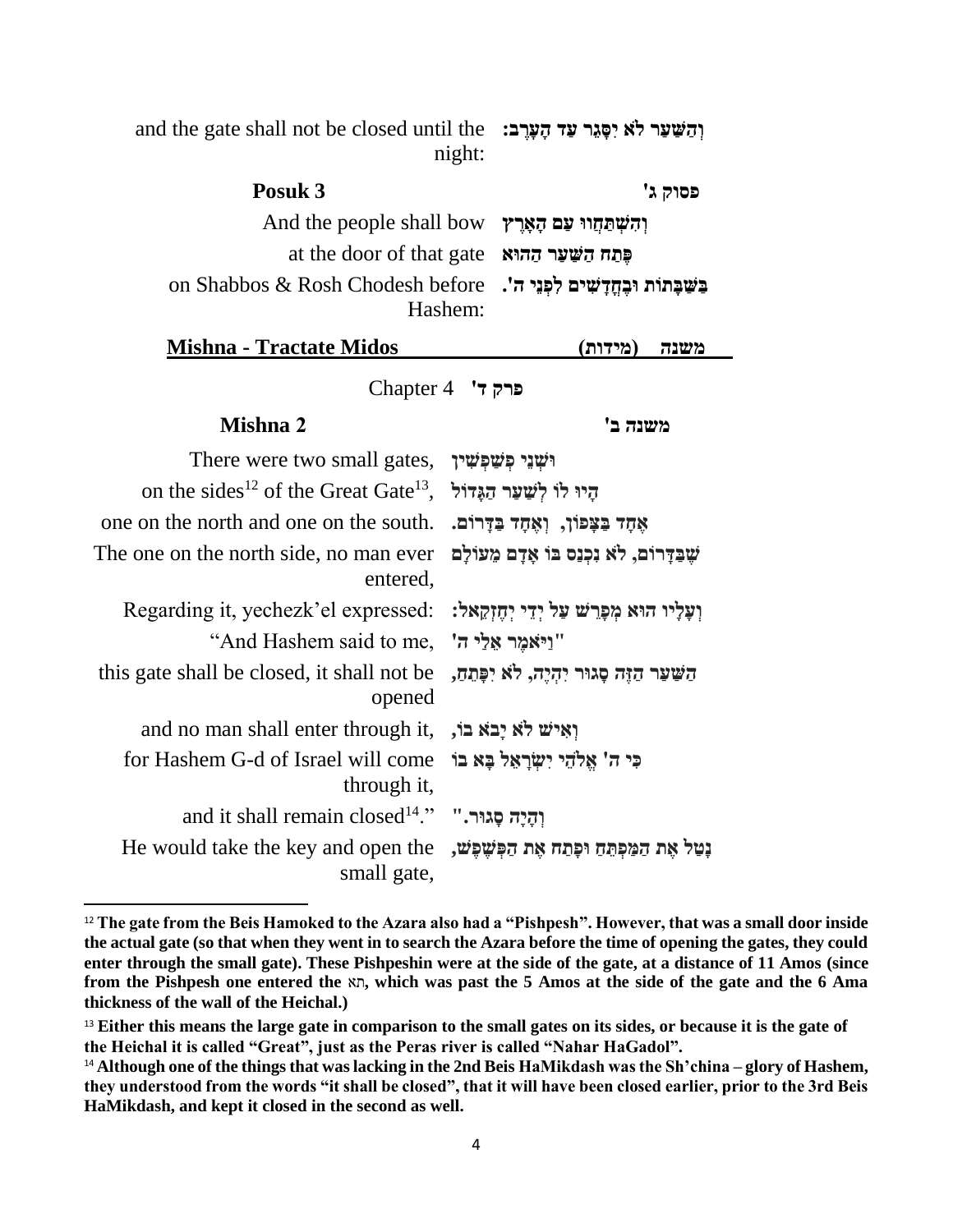| <b>He would enter the chamber {outside</b> , <b>וְכְנֵס לְהֵתֵא</b><br>the Heichal wall,                       |  |
|----------------------------------------------------------------------------------------------------------------|--|
| and from the chamber he would enter גְהֵיכָל.<br>the Heichal.                                                  |  |
| Rabbi Yehuda says: רִבְּי יִהוּדַה אוֹמֵר:                                                                     |  |
| הַתּוֹךְ עָבְיוֹ שֵׁל כֹּתֵל הָיָה מְהַלֵּךְ He would walk inside the thickness of<br>the wall <sup>15</sup> . |  |
| until he would be standing between the שַׁנִּמְצָא עוֹמֵד בֵּין שְׁנֵי שִׁעָרִים,<br>two gates,                |  |
| and he would open the outer gates , מִבְּפְנִים, and he would open the outer gates<br>from the inside,         |  |
| and the inner gates from the outside: . נְאֵת הַפְּנִימְיוֹת מִבְּחוּץ.                                        |  |
|                                                                                                                |  |

**The southern Pishpesh (on the left of the gate) that remained closed**

*According to the Tana Kama, the Kohen entered the chamber through the Pishpesh, and from the chamber he entered the Heichal. From in front of both sets of gates, he opened the front gates into the Heichal, then went to the second set of gates, and opened them into the width of the wall.*

*According to Rabbi Yehuda, the gates folded over (like folding doors) and both opened into the thickness of the wall. From the תא, the Kohen would enter between the two sets of gates and open them.*

<sup>15</sup> **Since the walls were hollow, as we learned earlier in the Rambam**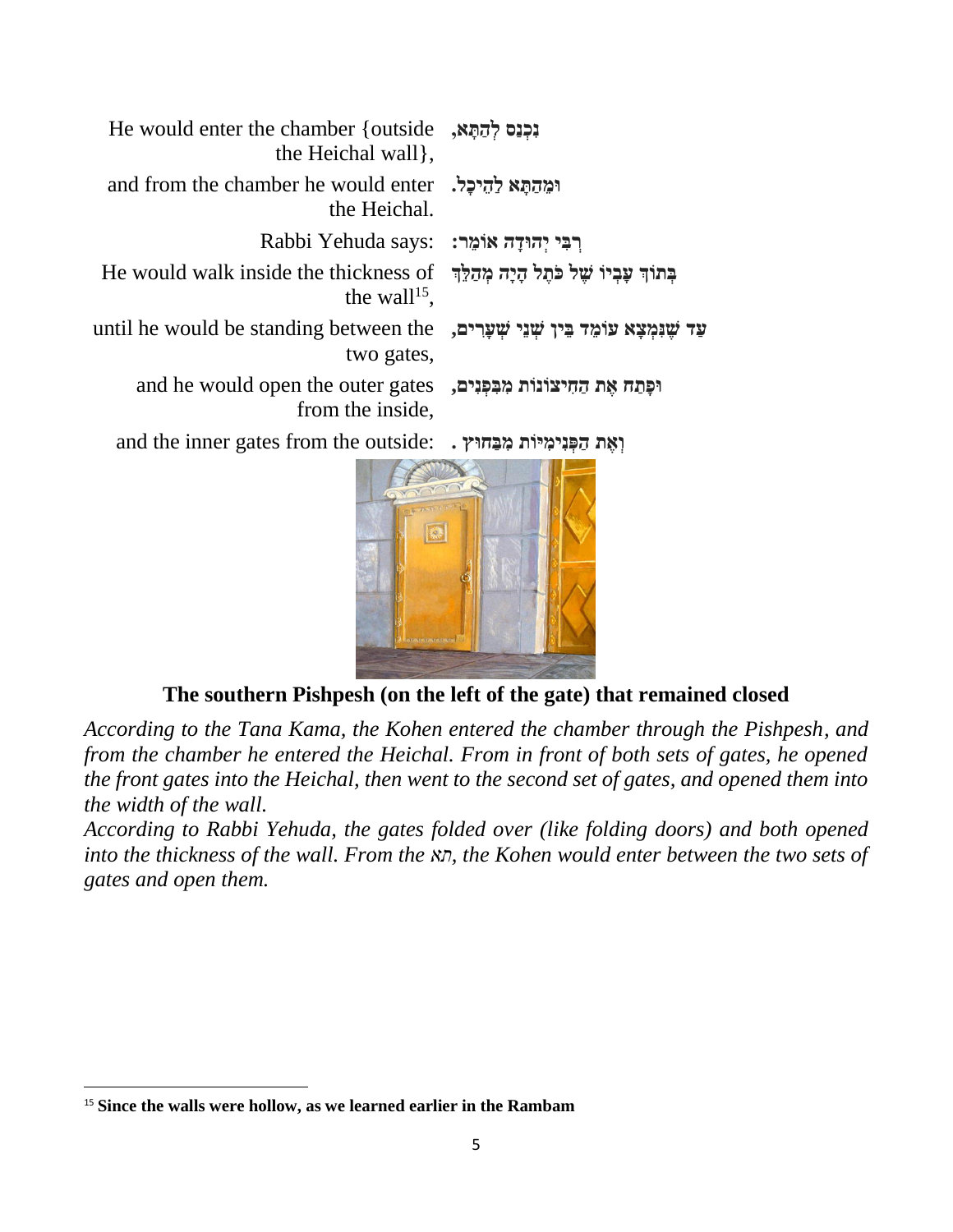

**Pishpesh leading to the תא & תא to the Heichal**

**משנה ז'** 7 Mishna

| הַהֵיכָל צַר מֵאַחֲרָיו וְרָחָב מִלְפָּנָיו, The Heichal was narrow in the back and<br>wide in the front,                                                                                                                                                                                                                                                                                                                                                                                                                                                                                    |                                                                                |
|----------------------------------------------------------------------------------------------------------------------------------------------------------------------------------------------------------------------------------------------------------------------------------------------------------------------------------------------------------------------------------------------------------------------------------------------------------------------------------------------------------------------------------------------------------------------------------------------|--------------------------------------------------------------------------------|
| Similar to a lion, יוֹמֶה לַאֲרִי                                                                                                                                                                                                                                                                                                                                                                                                                                                                                                                                                            |                                                                                |
| city in which David resided".                                                                                                                                                                                                                                                                                                                                                                                                                                                                                                                                                                | as it is written: "Woe, Ariel, Ariel, the "הוי אֲרִיאֵל קְרְיַת חָנָה דְוִד, " |
| Just as a lion is narrow from behind $\&$ קאָרי צַר מֵאַחֲרָיו וְרָחָב מִלְפָּנָיו, עַר<br>wide from the front                                                                                                                                                                                                                                                                                                                                                                                                                                                                               |                                                                                |
| likewise the Heichal was narrow from וּרָחָב מִלְפָּנָיו: likewise the Heichal was narrow from<br>$\blacksquare$ $\blacksquare$ $\blacksquare$ $\blacksquare$ $\blacksquare$ $\blacksquare$ $\blacksquare$ $\blacksquare$ $\blacksquare$ $\blacksquare$ $\blacksquare$ $\blacksquare$ $\blacksquare$ $\blacksquare$ $\blacksquare$ $\blacksquare$ $\blacksquare$ $\blacksquare$ $\blacksquare$ $\blacksquare$ $\blacksquare$ $\blacksquare$ $\blacksquare$ $\blacksquare$ $\blacksquare$ $\blacksquare$ $\blacksquare$ $\blacksquare$ $\blacksquare$ $\blacksquare$ $\blacksquare$ $\blacks$ |                                                                                |

behind and wide from the front.

| <b>Rambam Laws of the Beis Hab'chira</b>                                                                                    | רמב"ם הל' בית הבחירה                           |
|-----------------------------------------------------------------------------------------------------------------------------|------------------------------------------------|
| <b>Chapter 4</b>                                                                                                            | פרק ד'                                         |
| Halacha 6                                                                                                                   | הלכה ו'                                        |
| The Pishpesh was a small gate; הַקַּטַר הַקֵּטַר הַאֵ                                                                       |                                                |
| the Heichal had 2 Pishpeshin וֹשְׁנֵי קִּטְאֲין הָיוּ לְהֵיכָל                                                              |                                                |
| on either side of the "great gate", which מִצְדֵּי הַשָּׁעַר הַגְּדוֹל שָׁבִּאֲמִצְעוֹ<br>was between them                  |                                                |
| one on the north $\&$ one on the south.                                                                                     | אַחָד בַּצָּפוֹן, וְאֵחָד בַּדָּרוֹם:          |
| The south Pishpesh, no man ever<br>entered;                                                                                 | שִׁבַּדַרוֹם ,לֹא נִכְנַס בּוֹ אַדַם מֵעוֹלַם; |
| regarding it, Yechezk'el expressed: וַעֲלֵיו הוּא מִפֹּרָשׁ עַל יְדֵי יְחֶזְקָאל                                            |                                                |
| "This gate shall be closed, it shall not be יהַיָּה לֹא יִפְּתֶחַ". "This gate shall be closed, it shall not be<br>opened". |                                                |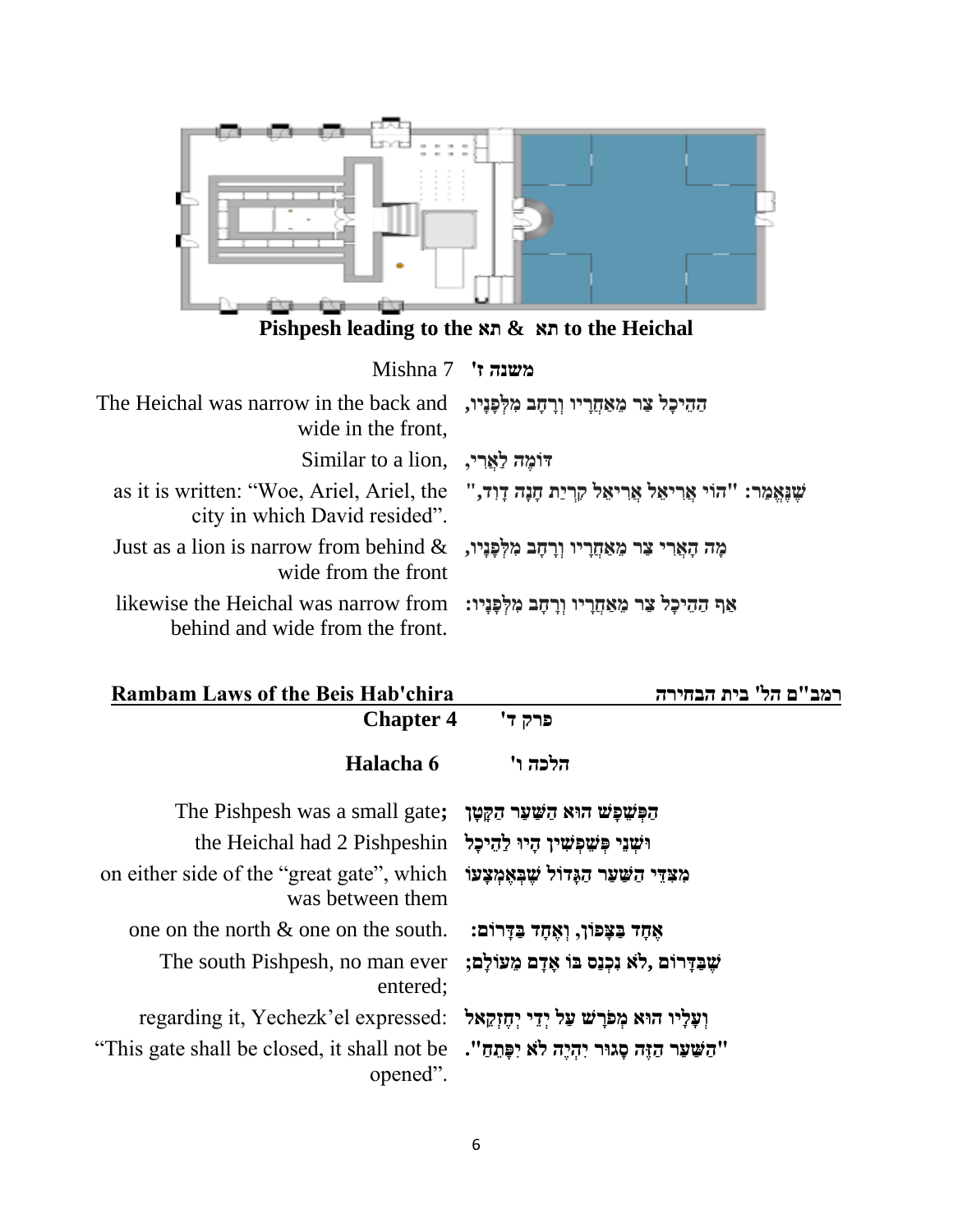| The north {Pishpesh} was used for<br>entering {the Heichal}.                            | וִשָׁבַצַפוֹן, בּוֹ נִכְנָסִין.                   |
|-----------------------------------------------------------------------------------------|---------------------------------------------------|
| {The Kohen} would walk between the 2<br>walls $^{16}$ .                                 | וּמְהַלֵּךְ בֵּין שְׁנֵי הַכּוֹתָלִים             |
| until he reached a place that was open to<br>the Heichal on his left,                   | עד שמגיע למקום פתוח לקדש משמאלו                   |
| and he would enter the Heichal;                                                         | וִנְכְנָם לְתוֹךְ הַהֵיכָל;                       |
| he would then walk until the Great Gate<br>and open it:                                 | וּמְהַלֶּךְ עַד שַׁעַר הַגָּדוֹל וּפוֹתְחוֹ.      |
| Halacha 7                                                                               | הלכה ז'                                           |
| The Great Gate was 10 Amos wide                                                         | הַשַּׁעַר הַגָּדוֹל הָיָה רָחְבּוֹ עָשָׂר אַמּוֹת |
| and twenty Amos high <sup>17</sup> ;                                                    | וִגָּבְהוֹ עֵשְׂרִים אַמָּה.                      |
| and it had four doors, יְאַרְבַּע דְּלָתוֹת הָיוּ לוֹ                                   |                                                   |
| two on the inside { of the gate}, and two<br>on the outside.                            | שתים בפנים, ושתים מבחוץ:                          |
| The outer doors would open into the<br>$doorway^{18}$ ,                                 | החיצונות נפתחות לתוך הפתח                         |
| and cover the thickness of the wall, , לכסות עביו של כותל,                              |                                                   |
| and the inner doors would open into the<br>Heichal,                                     | וְהַפְּנִימִיּוֹת נִפְתָּחוֹת לְתוֹךְ הַבֵּיִת    |
| to cover behind the doors <sup>19</sup> : יהַדְּלָתוֹת.                                 |                                                   |
| Halacha 8                                                                               | הלכה ח'                                           |
| The opening of the Ulam was 40 Amos גִּמְה, The opening of the Ulam was 40 Amos<br>high |                                                   |
| and twenty Amos wide <sup>20</sup> , יִ <b>רְחֶב עֵשְׂרִים</b>                          |                                                   |
| and it didn't have gates. ולא קיו לו שִׁעָרִים.                                         |                                                   |

<sup>&</sup>lt;sup>16</sup> In the chamber which was between the wall of the Heichal and the next wall.

<sup>&</sup>lt;sup>17</sup> The same dimension as all the gates of the 2nd Beis HaMikdash. In the 3rd Beis HaMikdash, as well, the **width will be 10 Amos, the height may be 20 Amos or perhaps 50 Amos.**

<sup>&</sup>lt;sup>18</sup> The gates were five Amos wide, and the thickness of the wall was six Amos

<sup>19</sup> **As the entire Azara was covered with gold, besides {the 5 Amos} behind the doors, which would be covered by the golden gates**.

<sup>&</sup>lt;sup>20</sup> The Ulam was just an entrance, with no doorposts. However, in the 3rd Beis HaMikdash there will be 3 **Ama doorposts on either side, causing the opening to be 14 Amos wide.**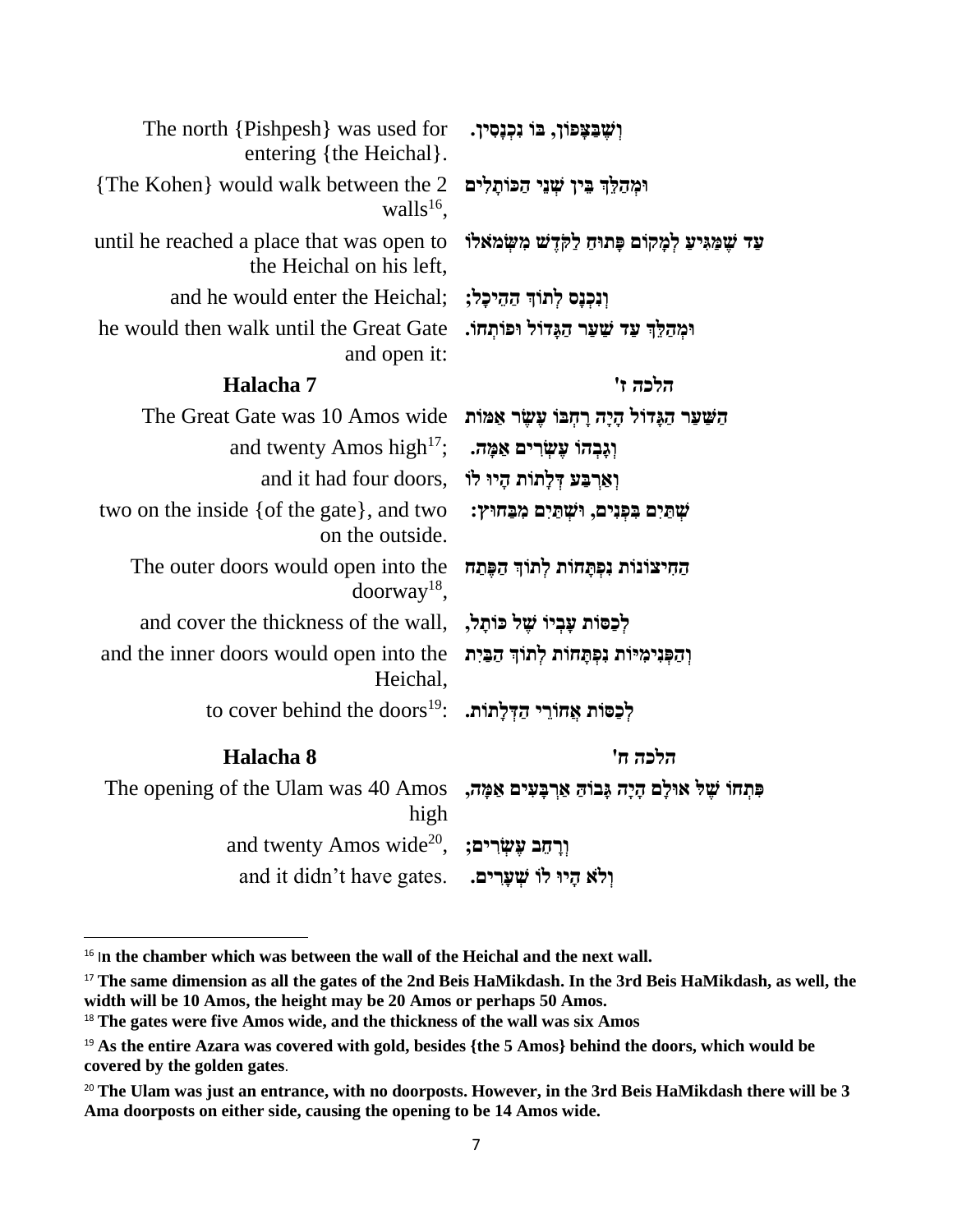|                                        | Five beams of Mila wood <sup>21</sup> מֵילָא הַיִּלְא                 |
|----------------------------------------|-----------------------------------------------------------------------|
|                                        | were set above its opening; הָיוּ עַלְ גַּבֵּי פִּתְחוֹ מִלְמַעִלָּה  |
| התחתונה עודפת על הפתח                  | the lower beam overlapped the doorway                                 |
| אַמָּה מִזֶּה וְאַמָּה מִזֶּה,         | by one Ama on each side,                                              |
| וְכָל אַחַת מֵחֲמִשְׁתַּן              | and each one of the five                                              |
| עוֹדֶפֶת עַל שֶׁלְמַטָּה מִמֵּנַּה     | overlapped the one below it                                           |
| אַמָּה מִזֶּה וְאַמָּה מִזֶּה;         | by one Ama on each side.                                              |
| נמצאת הַעֵלְיוֹנָה שִׁלוֹשִׁים אַמַּה. | This makes the highest one 30 Amos                                    |
|                                        | $long^{22}$ ;                                                         |
|                                        | and there was a row of stones {of the .הַחֲבִּיִן כָּל אֲחַת וְאַחַת. |
|                                        |                                                                       |

wall} between each of the beams.

**וְ זֹו הִ יא צּורַ ת הַ מַ לְ תְ רָּ יֹות:** :beams the of form the is This

**וְ נִדְ בָּ ְך שֶׁ ל א בָּ נִים הָּ יָּה בֵ ין כָּל אַ חַ ת וְ אַ חַ ת.**



# **Picture of the beams as drawn by the Rambam**



<sup>&</sup>lt;sup>21</sup> The beams were for beauty, and they were covered by beautiful design

<sup>22</sup> **20 of the width of the Ulam's doorway and five times one Ama on either side.**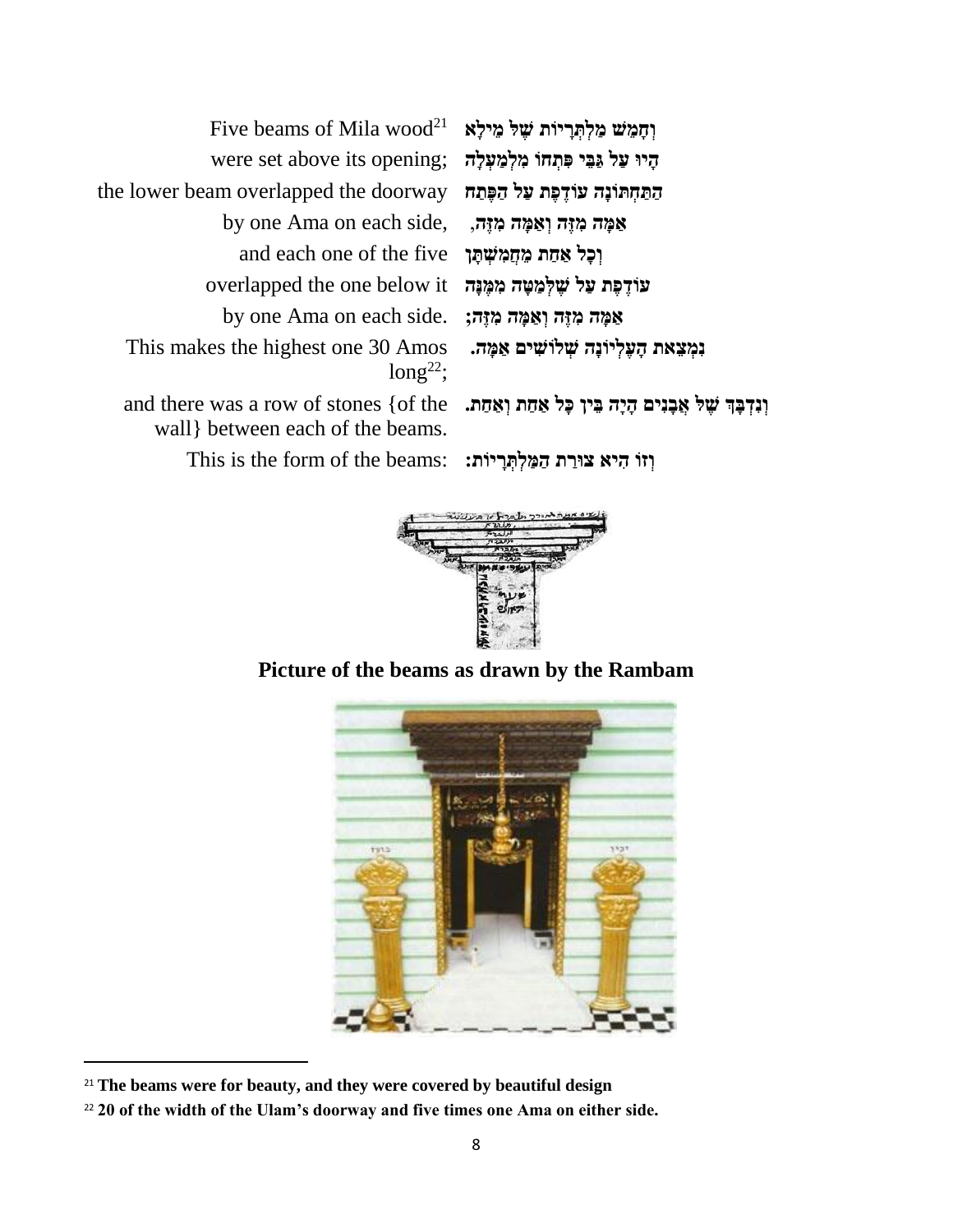| הלכה ט'                                                    | Halacha 9                                                             |
|------------------------------------------------------------|-----------------------------------------------------------------------|
| ההיכל היה בּוּיָנוֹ רַחֵב מִלְפָנִיו וְצַר<br>מֵאֲחוֹרָיו, | The Heichal was built wide in front and narrow at<br>the back $^{23}$ |
| כְּמוֹ אֲרִי.                                              | like {the form of} a lion.                                            |
| וִיצִיעִים הָיוּ מֻקָּפִין לַבַּיִת כְּלוֹ מִסָּבִיב,      | There were balconies surrounding the entire<br>building all around,   |
| חוץ לכותל המסבה.                                           | outside of the wall of the Mesiba;                                    |
| היַצִיע התּחִתוֹנָה חָמֵשׁ,                                | The bottom balcony was five Amos,                                     |
| וִרֹבֵד עַל גַּבַּה שֵׁשׁ;                                 | and the roof above it was 6 Amos.                                     |
| וְהַיָּצִיעַ הָאֶמְצָעִית שֵׁשׁ,                           | The middle balcony was six Amos                                       |
| וִרֹבֵד עַל גַּבַּה שֵׁבַע;                                | and the roof above it was seven Amos,                                 |
| וִהָעֵלִיוֹנָה שֵׁבַע                                      | and the top balcony was seven Amos;                                   |
| : שַׁנָּאֲמָר: "הַיָּצִיעַ הַתַּחְתֹּנָה".                 | as it is stated: "The bottom balcony"                                 |
| וִכֵן הָיוּ הַשָּׁלוֹשׁ יִצְיעִים                          | In this manner the three balconies                                    |
| מקיפים לבית, משלוש רוחותיו.                                | surrounded the Heichal from all three sides.                          |

*According to the Rambam, outside of the Heichal's outer wall, which is the wall of the Mesiba (ramp or spiral staircase that led to the roof), on the outside of the Heichal walls, there were three rows of balconies all around. The purpose of these balconies was to keep people away from leaning or climbing on the Heichal walls.*

*The bottom balcony protruded five Amos, and the cement slab on top of it was six Amos. The Kesef Mishne quotes the Bartenura that the wall became narrower as it went up, since the Mesiba went in. Thus, the bottom of the balcony stuck out 5 Amos, but the top*  part extended another Ama and lay on the wall. The next balcony was 6 Amos and it *stuck onto the wall an extra Ama, thus the top was 7, and the top balcony was 7 Amos.*

<sup>&</sup>lt;sup>23</sup> As mentioned previously; according to other commentaries, this means that the Ulam extended 15 Amos **on either side (the House of Knives), while the Heichal was only 70 Amos wide. The Rambam, however, is of the opinion that it was 100 Amos on all sides, and it only was built to be a little narrower in the back, in the shape of a quadrangle.**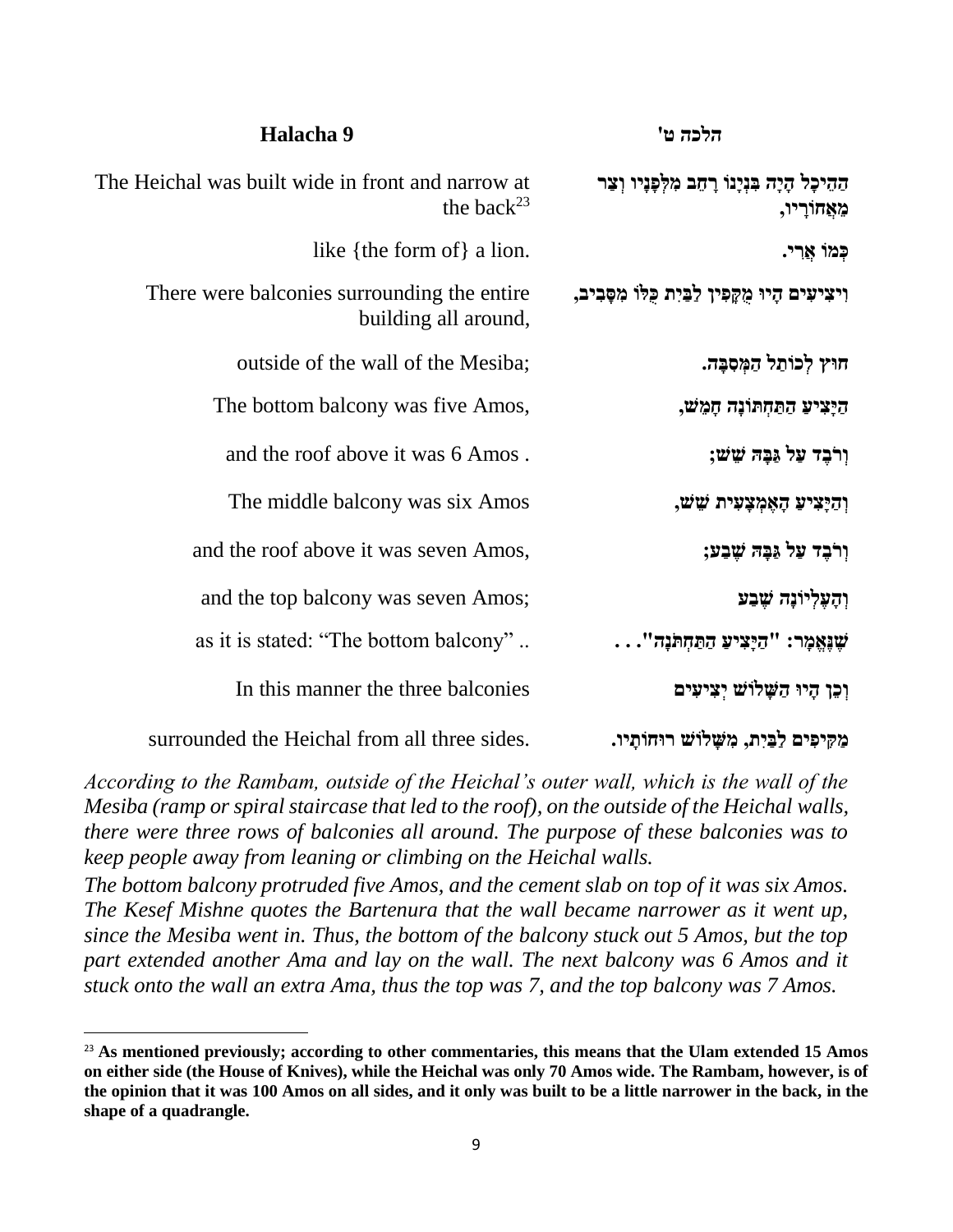*However, the picture drawn by the Rambam looks something like this (first drawing on the right):*



*This causes some to explain the balcony in the following manner:*



*The balconies are on the right. The bottom balcony is 5 Amos, but its roof (cement slab) which is also the floor of the next balcony is 6 Amos. The same on the next level.*

## **Delving Deeper**

### **From the Source:**